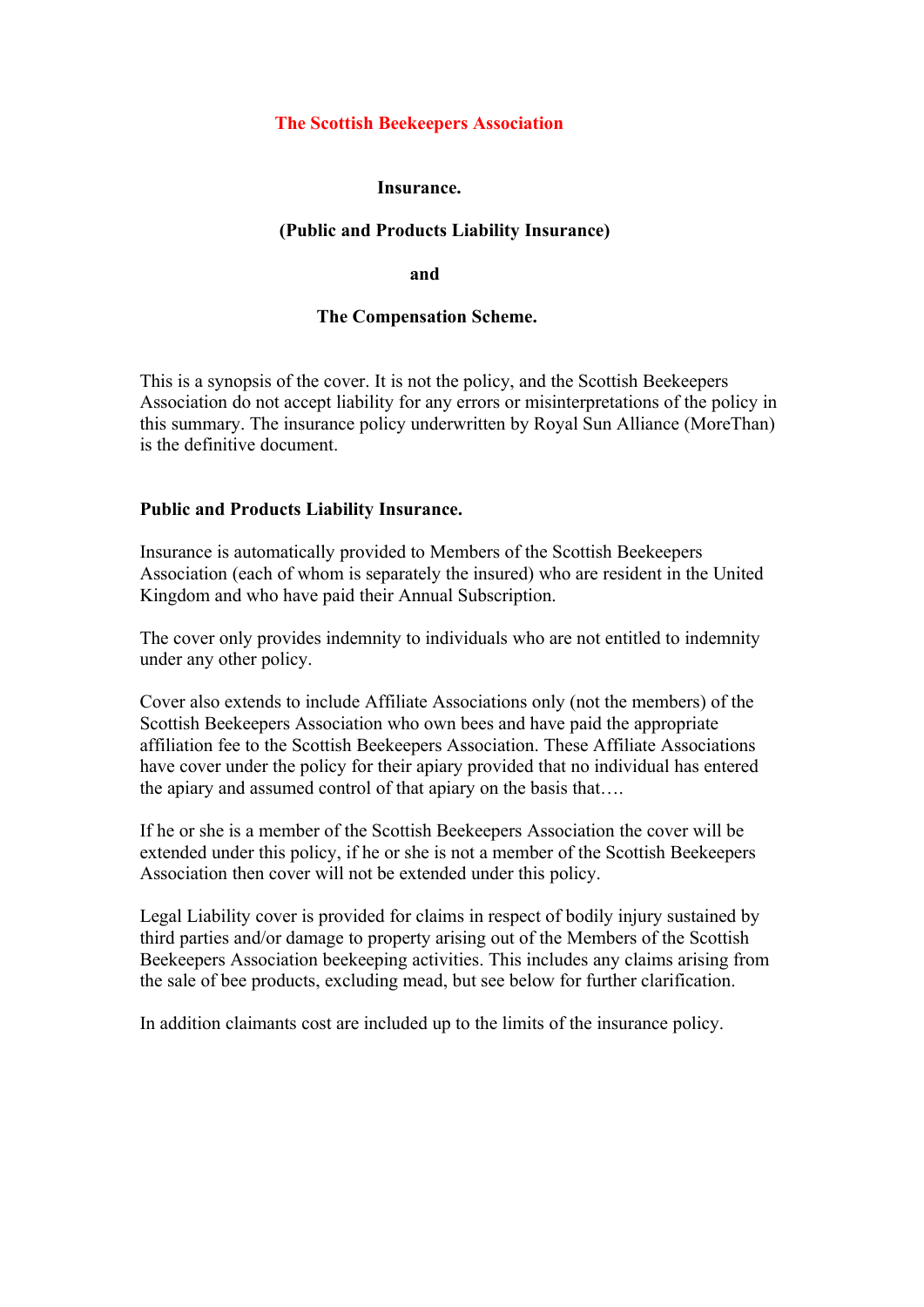Limits of Indemnity.

The base limit of indemnity is £5.0m with MoreThan and there is a further policy with our brokers for £5.0m making a total cover of £10m providing cover for,

Liability Claims from Third Parties, Products Liability, see explanation below. Pollution. In addition there is further cover to £250,000 for legal costs and expenses.

Main Exclusions.

Gradual and/or non-accidental pollution Injury or disease sustained by employees. Loss or damage to property in the custody or control of a member. Any activity involving asbestos.

Liability Insurance Conditions.

- 1. The insured shall at his own expense take reasonable precautions to prevent any occurrence or to cease any activity which may give rise to liability under the policy and as soon as possible after the discovery shall cause the defect or danger to be made good or remedied, and in the meantime shall cause such additional precautions to be taken as the circumstances may require.
- 2. The insured shall give immediate notice to the Insurance Advisor of the Scottish Beekeepers Association (whose contact details appear in "The Scottish Beekeeper") with full particulars of any occurrence which may give rise to a claim.
- 3. Should the Insured knowingly fail to comply with any of the above conditions he will be deemed to have forfeited any right to make a claim under the terms of the insurance policy.
- 4. The period of cover will run from  $1<sup>st</sup>$  January to  $31<sup>st</sup>$  December each year and will become effective on becoming a member of the Scottish Beekeepers Association.
- 5 The Public Liability Policy extends to include the collection of swarms by members of the Scottish Beekeepers Association only.
- 6 Members of the Scottish Beekeepers Association intending to show observation hives at events where proof of liability insurance is required may use the "Letter of Comfort" posted on the SBA website as proof of cover. Observation hives have cover whilst under the supervision of a suitably competent Scottish Beekeeping Association member.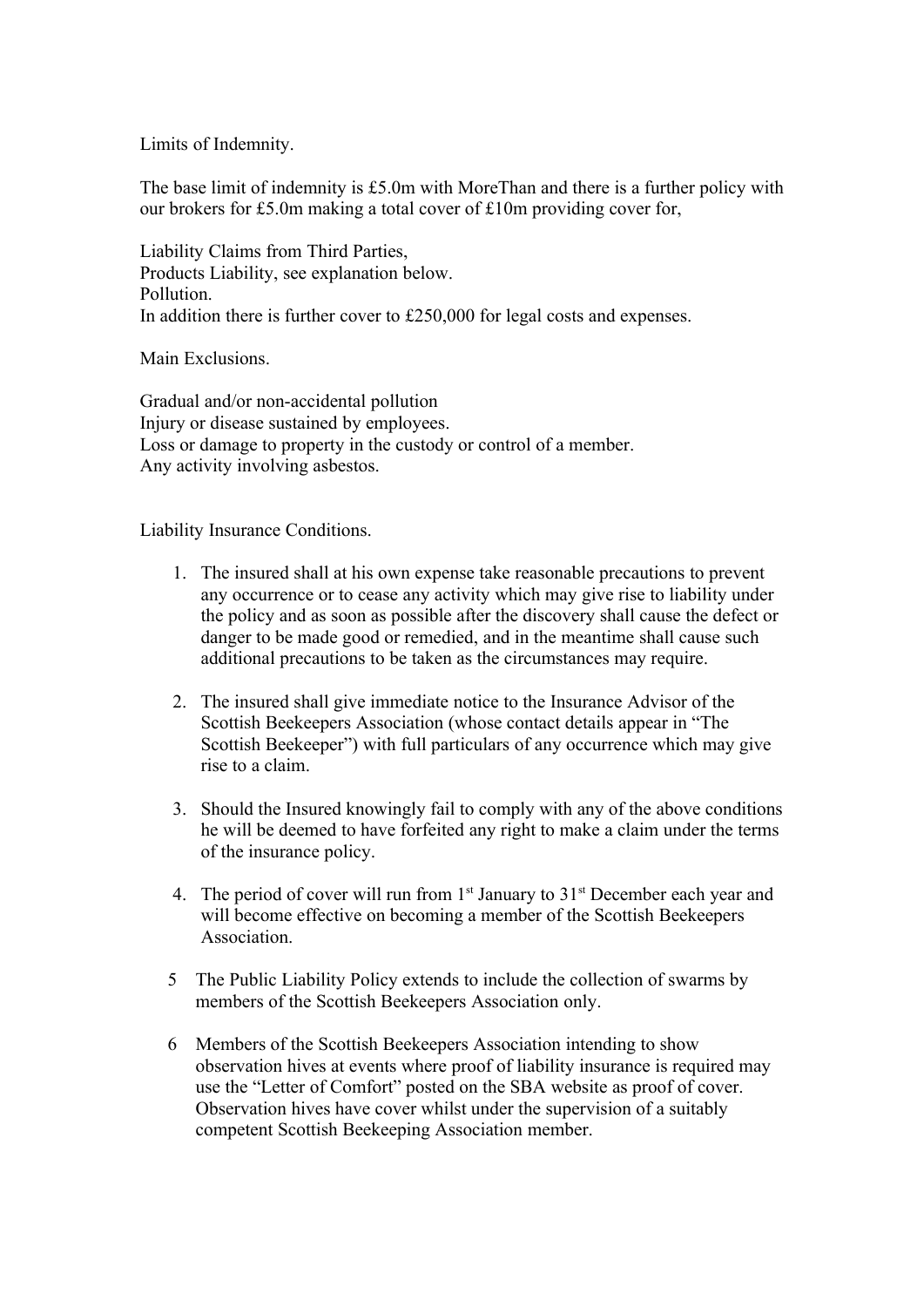7. It is the intention of the policy that all exhibitions are covered for members of the Scottish Beekeepers Association on the basis that,

At least one member of the Scottish Beekeepers Association is at all times present during the operating hours of the exhibition.

An expected and appropriate level of security, health and safety measures are put in place around the exhibit in accordance with the terms and conditions of the exhibition owners.

- 8. Cover is not provided for hives in transit.
- 9 If there is any other policy in existence covering public liability at the time of a loss the Contribution Clause will apply, that is apart from the secondary layer of cover.
- 10. Affiliate Associations are advised to remain neutral in any insurance dispute.
- 11. Cover is not available for institutions.

Product Liability Insurance.

Cover is also provided in respect of liabilities arising from, "The sale of associated bee keeping products and produce excluding mead." This means that if a claim should arise from a third party for injury arising from the sale of bee produce, excluding mead then cover will be provided under this policy.

*However it should be emphasized that this cover relates only to bee produce in its pure and natural form such as honey, beeswax etc. The addition of any other substance to create a perfume or soap or other product negates cover and insurance should be sought independently.*

Risk Management;

It would be prudent for any member of the Scottish Beekeepers Association giving a demonstration to carry out the following preliminary activities.

Carry out a risk assessment of the location. A form to help in this action can be supplied on application.

Ensure suitable protective clothing is in use and that appropriate health and safety measures are put in place around the display.

Ensure that a competent Scottish Beekeeping member is supervising.

Have a mobile phone available and appropriate first aid equipment.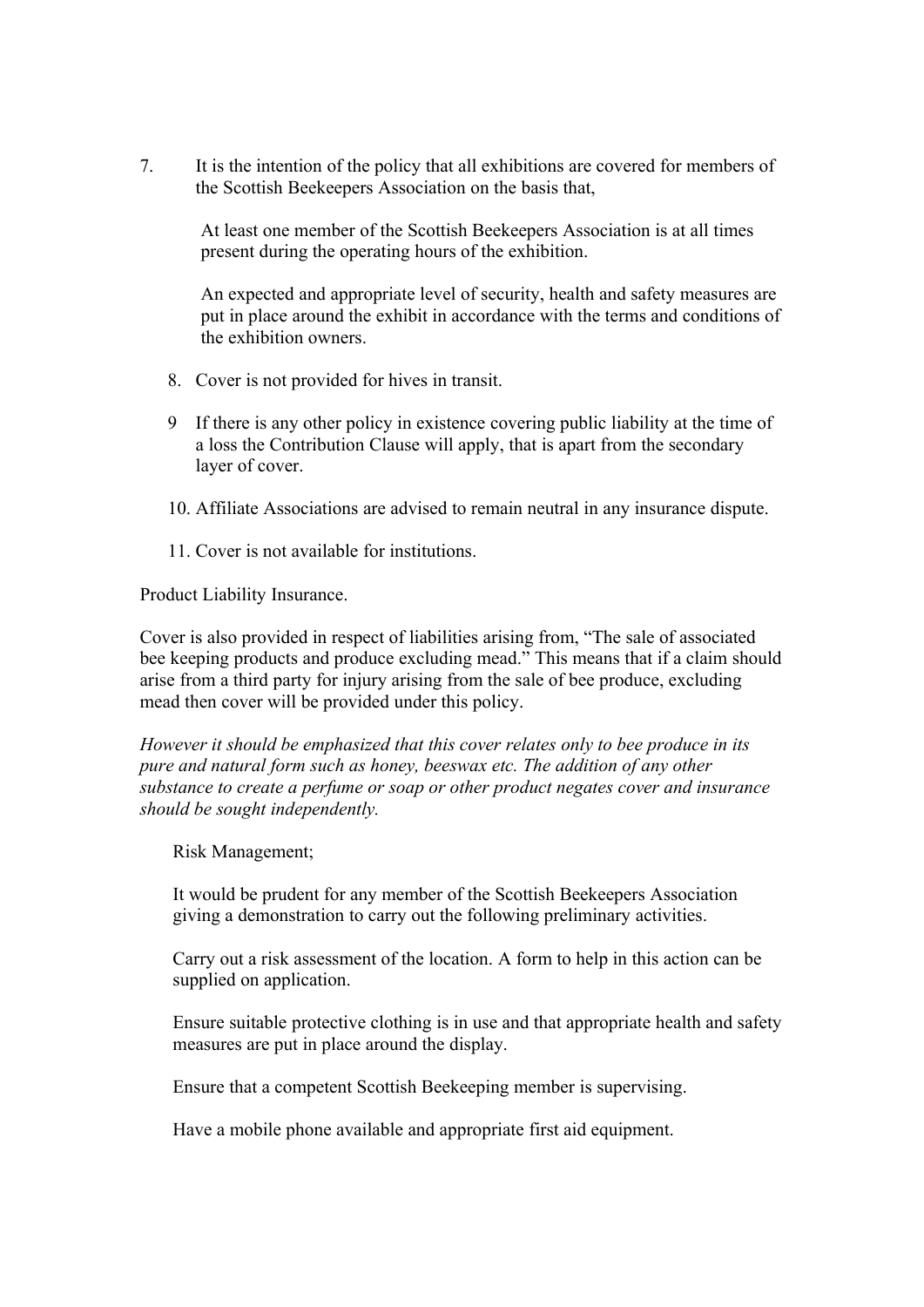# **The Compensation Scheme**

The Compensation Scheme is open to all members of the Scottish Beekeepers Association with stocks located in Scotland. Full and Life Members have cover for the first five stocks as part of their annual subscription to the Scottish Beekeepers Association. Cover will only be provided up to a maximum of forty colonies.

Affiliate Associations who maintain their own apiaries will be granted Compensation Cover at no cost, for all stocks solely owned by the Affiliate Association.

Family Members may join the Scheme on payment of the appropriate fee, otherwise they have no cover.

The Compensation Scheme has a renewal date of  $1<sup>st</sup>$  January each year.

## **Compensation Fees**

Fees are calculated on the maximum number of stocks in the year commencing  $1<sup>st</sup>$ January each year as follows. The maximum number of colonies that will be is forty.

One to five stocks, cover is included in the subscription subject to the qualifications above. Over five stocks the fee will be £5 for each additional five or part therof.

The maximum total payout under the scheme in any year will be £2,500.

#### Definitions.

- 1 An apiary; Any area where colonies of bees are kept.
- 2 A colony of bees is a queen-right colony of bees in a hive, nucleus hive, or an observation hive.
- 3 Swarms before being hived are considered as part of the parent stock for the purpose of enumeration under the Scheme.
- 4 Forty Day Rule; Cover under the Compensation Scheme on new subscriptions received by the Scottish Beekeepers Association after 31<sup>st</sup> December will not become effective until forty days after receipt.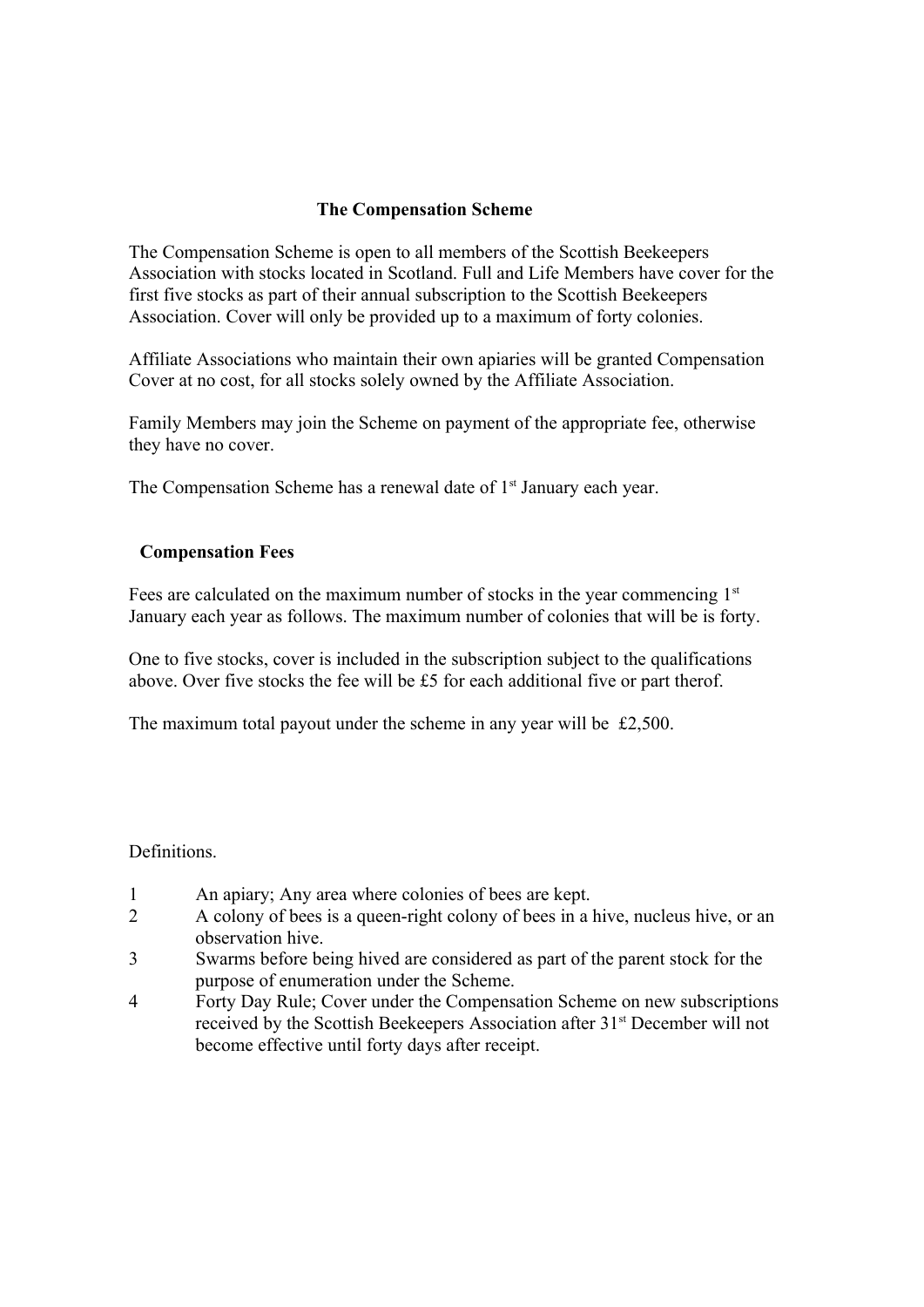## **General Conditions and Rules of the Scheme.**

Cover should be purchased for all stocks. If it is not, then any claim will be subject "average", which will result in a proportionate reduction in the claim payment.

Joint apiaries must be covered on an individual basis. All colonies of bees in the apiary must be covered.

There is no cover for institutional members however the Compensation Scheme is extended to include colonies belonging to schools.

Colonies of bees may be kept in more than one apiary.

The period of cover will run from  $1<sup>st</sup>$  January to  $31<sup>st</sup>$  December the following year.

Compensation cover, subject to the Forty Day Rule will commence on receipt of the subscription. Additional cover will commence on receipt of the fee and the Forty Day Rule will apply.

Members with repeated claims under the Fire, Theft or Vandalism sections will require to move their bees to another apiary site otherwise cover may be withdrawn.

The Scottish Beekeepers Association reserves the right to refuse applications for cover if it considers there to be an abnormal risk.

Affiliate Association office bearers are advised to remain neutral in any Compensation dispute.

#### Funding.

The maximum sum payable in claims shall be no greater than £2,500. If claims in any year exceed £2,500 the payment shall be divided between the claimants in proportion to their assessed losses.

All fees from additional cover shall be credited to the Insurance and Compensation Fund.

The Executive Committee shall retain the right to vary these practices and to provide funds from the Revenue Account or to draw funds from the Insurance and Compensation Fund as they deem appropriate. The Fund is eligible for a share of the Associations investment income in accordance with established accounting practices.

Costs.

The Insurance and Compensation Fund shall bear the cost of the Association's public liability policy and all expenses arising out of the administration of the Insurance and Compensation Scheme. All Compensation claims will be met from this fund.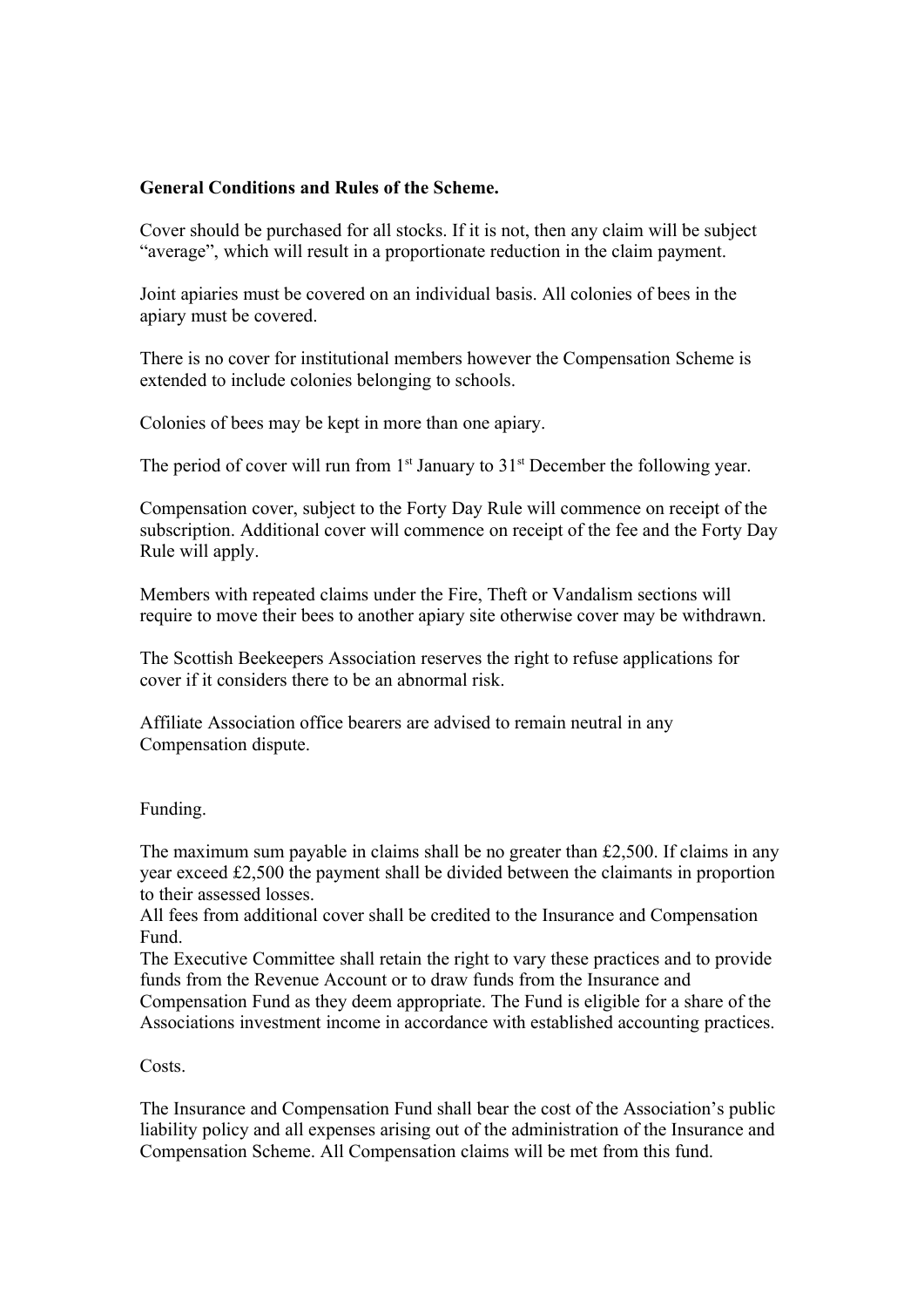# **Compensation Scheme Cover.**

Section A; loss by fire. Section B: loss by theft. Section C; loss by vandalism. Section D; loss by American and/or European foul brood disease. (AFB and EFB).

Compensation Cover Applies Only in Scotland.

Section A,B,C and D provide compensation in respect of loss only with the limits of funds managed by the Scottish Beekeepers Association for that purpose. No cover is provided by our insurers under the scheme.

The value of equipment and colonies of bees claimed may be subject to review by the Compensation Committee having regard to the type of equipment, its age and current market value.

The Compensation Scheme does not cover bee-houses, bee-huts, sheds or their contents other than stocks of bees.

No cover is available for flood damage or storm damage.

In all cases written proof of the loss will be required from an acceptable source such as a Local Association Office Bearer or a SGRPID Officer.

Under Sections A, B and C the circumstances must be reported to the Police. Under Section C (Loss by Vandalism) vandalism is defined as the wanton interference with, damage or destruction of beehives and/or their contents by a third party. Under Section D (Disease) a certificate of destruction issued by the Scottish Government Rural Directorate must be produced and if a claim is made the certificate must specify exactly the bees and hive parts to be destroyed.

Loss by American Foul Brood or European Foul Brood Disease….

Under the Bee Diseases and Pest Control (Scotland) Order 2007 it is a legal requirement that the owner of colonies which are suspected of being infected by AFB/EFB must notify SGRPID. Immediate contact should be made with the local office of SGRPID. These are listed under the website [www.scotland.gov.uk](http://www.scotland.gov.uk/)

SGRPID inspectors will arrange an inspection of the apiary and have a sample from each colony sent for examination. The result of that diagnosis will be final.

Claims under this section must be made within thirty days of the date of inspection and be accompanied by the Certificate of Destruction issued by the SGRPID if appropriate.